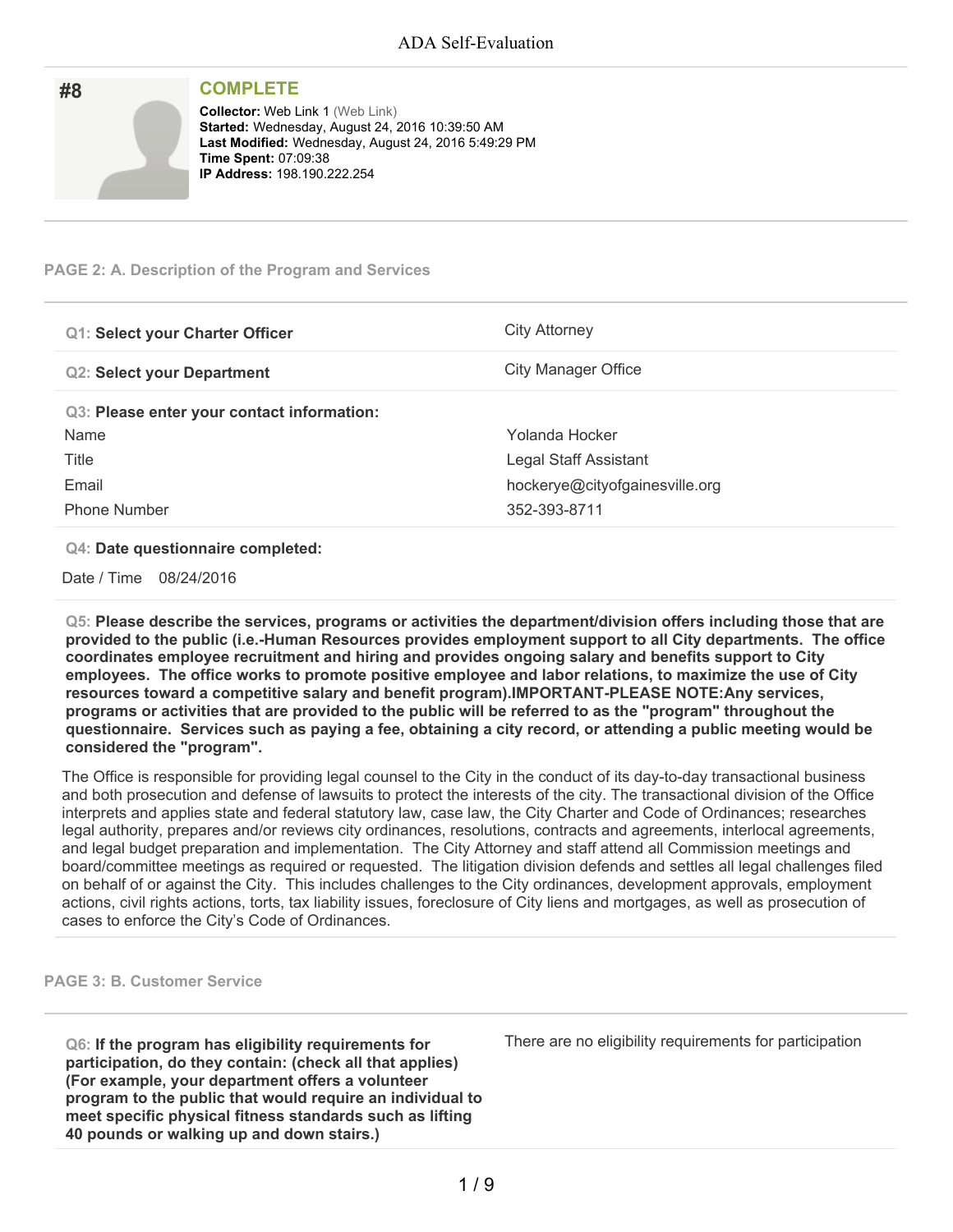| Q7: If there are applicable policies, how does the<br>program ensure that these policies do not discriminate<br>against people with disabilities?                                                                                                                                                            | N/A                                            |
|--------------------------------------------------------------------------------------------------------------------------------------------------------------------------------------------------------------------------------------------------------------------------------------------------------------|------------------------------------------------|
| Q8: Is there a formal policy in place to respond to<br>requests from the general public for sign language, oral<br>and cued speech interpreters, or other modifications to<br>the program to allow people with disabilities to<br>participate?                                                               | No                                             |
| Q9: Does the program have standard operating<br>procedures in place to include a person with<br>disabilities? [For example, allowing a service animal into<br>a facility, allowing someone to bring a personal<br>attendant with them to a recreation class or moving an<br>event to an accessible location] | No                                             |
| Q10: Is the program staff that interacts with the<br>publictrained on the correct procedures to follow when a<br>person requests an interpreter?                                                                                                                                                             | No                                             |
| Q11: How much notice is required to provide an<br>accommodation request?                                                                                                                                                                                                                                     | Don't know - have not completed such a request |
| Q12: Do you track accessibility requests for the<br>program?                                                                                                                                                                                                                                                 | No                                             |
| Q13: Does the program charge an additional fee for<br>modifying the program for a person with disabilities?                                                                                                                                                                                                  | No                                             |
| Q14: Are there any hard copy or digital forms required<br>for admission or participation in the program (i.e. tests,<br>applications, registration forms, etc.)?                                                                                                                                             | No                                             |
| Q15: Do the forms contain a notice that the City does not<br>discriminate against people with disabilities?                                                                                                                                                                                                  | No                                             |
| Q16: Is an interview required prior to an applicant's<br>admission to the program?                                                                                                                                                                                                                           | No                                             |
| Q17: When hiring temporary or permanent employees,<br>does the program consistently use selection criteria that<br>does not discriminate based on disability?                                                                                                                                                | No                                             |
| Q18: Does the program ensure individuals with<br>disabilities are allowed the opportunity to participate as<br>members of any program associated citizen's advisory<br>boards or committees?                                                                                                                 | Don't Know                                     |
| Q19: Are individuals with disabilities currently serving<br>on any of the program's advisory boards or<br>committees?                                                                                                                                                                                        | Don't Know                                     |

**PAGE 4: C. Notice Requirements**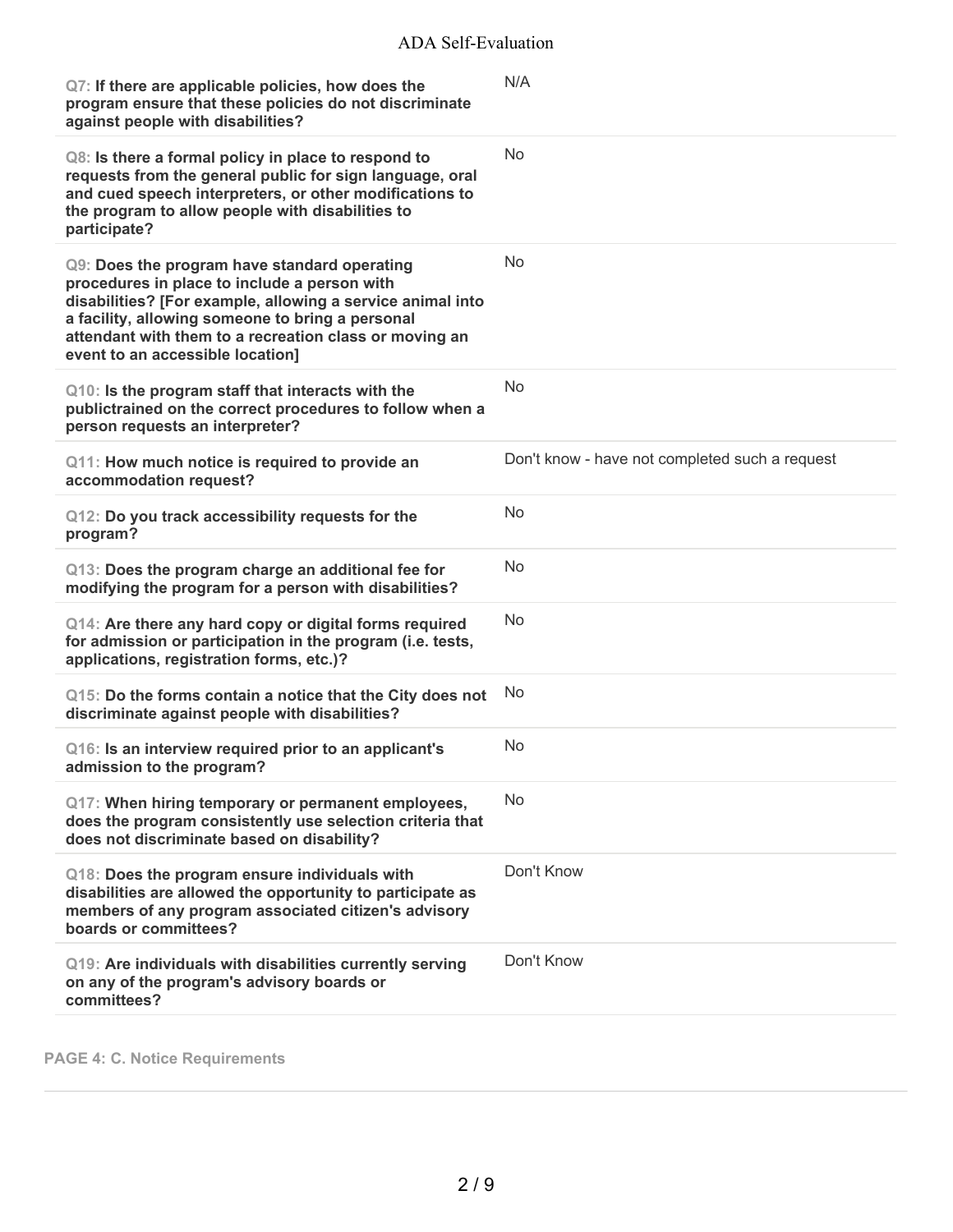| Act" or a non-discrimination statement made accessible,<br>as needed, to program participants who may be persons<br>with disabilities?                                                                                                                                                                                                   | No                                             |
|------------------------------------------------------------------------------------------------------------------------------------------------------------------------------------------------------------------------------------------------------------------------------------------------------------------------------------------|------------------------------------------------|
| Q21: Does the non-discrimination statement include<br>information about the City's ADA Coordinator and how<br>to contact them or file a grievance?                                                                                                                                                                                       | Don't Know                                     |
| Q22: Is program staff that regularly interacts with the<br>public familiar with the City's ADA grievance/complaint<br>procedures when an incident of disability discrimination<br>is alleged?                                                                                                                                            | <b>No</b>                                      |
| Q23: Does the program notify all persons that public<br>meetings, hearings, interviews, and conferences will be<br>held in accessible locations and that adaptive/auxiliary<br>aids (such as assistive listening devices, readers for the<br>blind, pen and paper) will be provided, upon request, to<br>participants with disabilities? | <b>No</b>                                      |
| Q24: Is there a formal policy in place to respond to<br>requests from the general public for note takers,<br>computer-assisted real time transcription services, and<br>other auxiliary aids and services for providing effective<br>communication?                                                                                      | No                                             |
| <b>PAGE 5: D. Printed Information</b>                                                                                                                                                                                                                                                                                                    |                                                |
|                                                                                                                                                                                                                                                                                                                                          |                                                |
| Q25: Does the program have printed materials (i.e.<br>forms, newsletters, brochures, calendars, fact sheets)<br>that are made available to the public?                                                                                                                                                                                   | No                                             |
| Q26: Who manages the printed materials?                                                                                                                                                                                                                                                                                                  | My department manages printed material         |
| Q27: Is there a formal policy in place to respond to<br>requests from the general public for alternate document<br>formats of the printed materials that are made to the<br>public?                                                                                                                                                      | No.                                            |
| Q28: What types of alternate document formats does the<br>program make available when requested? (Check all that<br>apply)                                                                                                                                                                                                               | Do not provide anyalternative formats          |
| Q29: How much notice is required to provide the<br>alternate document formats?                                                                                                                                                                                                                                                           | Don't know - have not completed such a request |
| Q30: Do you track accessibility requests for alternate<br>formats of printed material?                                                                                                                                                                                                                                                   | No                                             |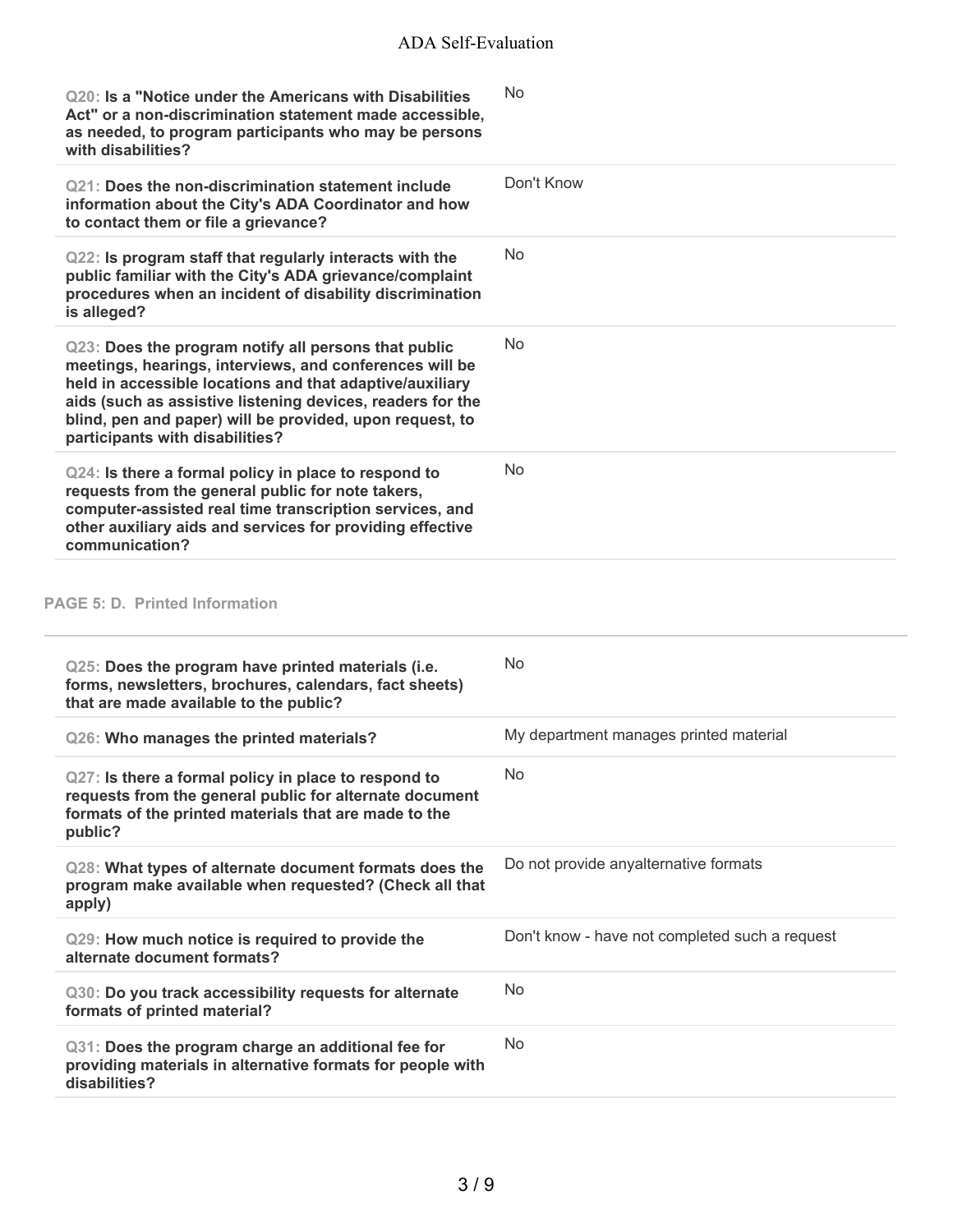**Q32: Does the program include images of individuals with disabilities in the printed materials and publications?**

No, photos of individuals with disabilities are NOT included

**PAGE 6: E. Television and Audiovisual Public Information**

| Q33: Does the program produce audiovisual (film,<br>videotape, television, digital) presentations, or website<br>demonstrations/webinars for the public or provide these<br>types presentations to the public? | <b>No</b>                                                                                 |
|----------------------------------------------------------------------------------------------------------------------------------------------------------------------------------------------------------------|-------------------------------------------------------------------------------------------|
| Q34: Is there a formal policy in place to respond to<br>requests from the general public for accessible<br>audiovisual, televised or online presentations provided<br>to the public?                           | No                                                                                        |
| Q35: What types of accessible audio/visual, televised or<br>online presentation formats does the program make<br>available when requested?                                                                     | Do not provide alternative formats                                                        |
| Q36: How much notice is required to provide the<br>accessible presentation formats?                                                                                                                            | Don't know - have not completed such a request                                            |
| Q37: Do you track accessibility requests for accessible<br>presentation formats?                                                                                                                               | No                                                                                        |
| Q38: Does the program charge an additional fee for<br>providing presentations in accessible formats for people<br>with disabilities?                                                                           | No                                                                                        |
|                                                                                                                                                                                                                |                                                                                           |
| Q39: Do the audio/visual presentations include<br>portrayals of individuals with disabilities?                                                                                                                 | No, individuals with disabilities are NOT portrayed                                       |
|                                                                                                                                                                                                                |                                                                                           |
| <b>PAGE 7: F. Website</b><br>Q40: Does the program provide information about its<br>offerings to the public on the internet?                                                                                   | Yes                                                                                       |
| Q41: What information is provided on the internet?<br>Please describe briefly:                                                                                                                                 | Mission statement, contact information,<br>community resources, FAQ's, staff information. |
| Q42: Does the webpage(s) include information about the<br>accessibility of the facilities (parking, bathrooms,<br>assistive listening devices, etc.) where the program is<br>offered?                          | No                                                                                        |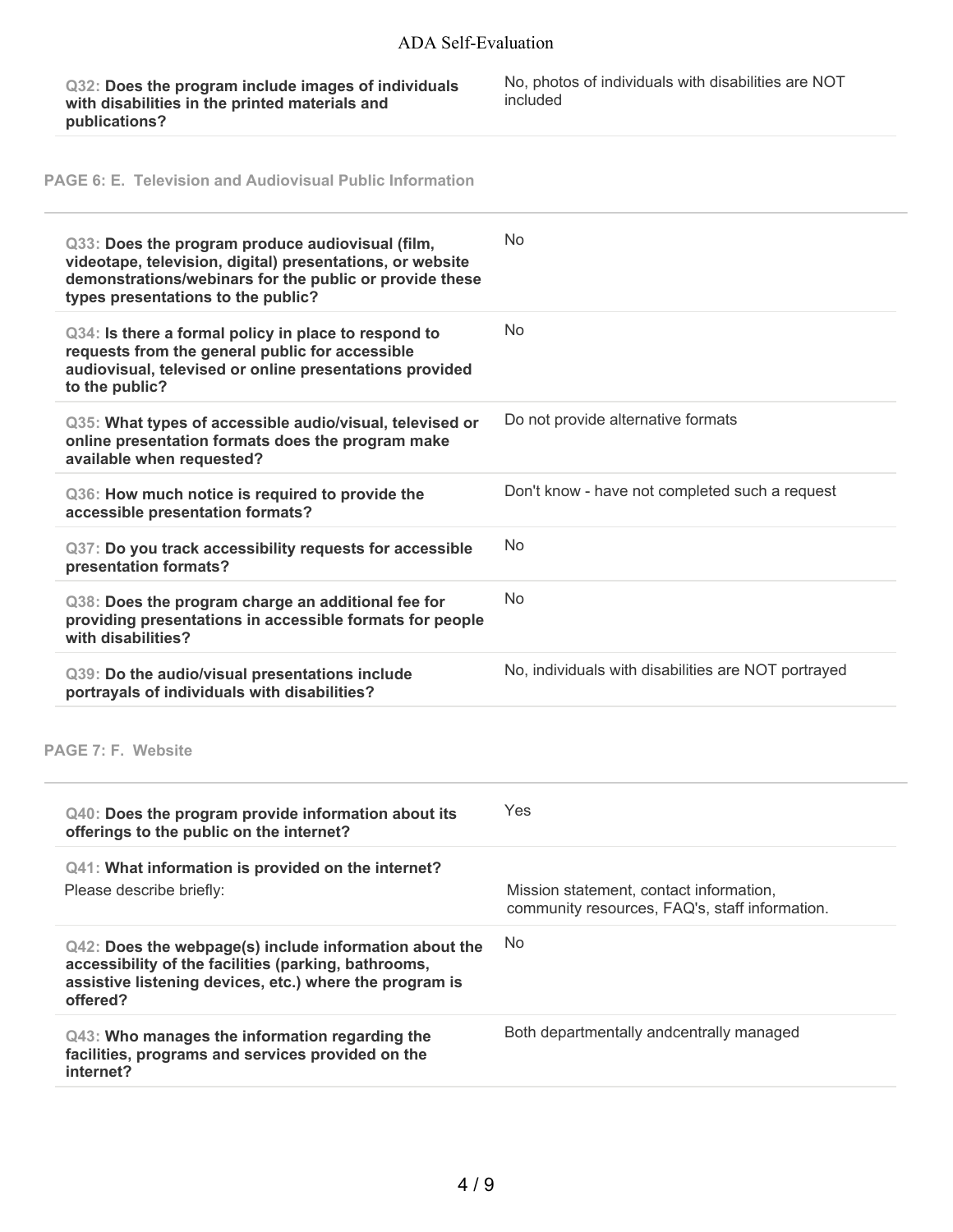## ADA Self-Evaluation

| Q44: Does the website home page include easily<br>locatable information, including a telephone number and<br>email address, for use in reporting website accessibility<br>problems and requesting accessible services and<br>information?                                                                                                     | Yes       |
|-----------------------------------------------------------------------------------------------------------------------------------------------------------------------------------------------------------------------------------------------------------------------------------------------------------------------------------------------|-----------|
| Q45: Do all links have a text description that can be read<br>by a screen reader (not just a graphic or "click here")?                                                                                                                                                                                                                        | No        |
| Q46: Do all the photographs, maps, graphics and other<br>images on the webpages currently have HTML tags<br>(such as an "alt" tag or a long description tag) with text<br>equivalents of the material being visually conveyed?                                                                                                                | <b>No</b> |
| Q47: Are all the documents posted on the webpages<br>available in HTML or other text-based format (for<br>example rich text format (RTF) or word processing<br>format), even if they are also provided in another format,<br>such as Portable Document Format (PDF)?                                                                          | Yes       |
| Q48: If a webpage has data charts or tables, is HTML<br>used to associate all data cells with column and row<br>identifiers?                                                                                                                                                                                                                  | <b>No</b> |
| Q49: Do all video files available on the webpages have<br>audio descriptions of what is being displayed to provide<br>access to visually conveyed information for people who<br>are blind or have low vision?                                                                                                                                 | No        |
| Q50: Do all video files on the webpages have written<br>captions of spoken communication to provide access to<br>people who are deaf or hard of hearing?                                                                                                                                                                                      | <b>No</b> |
| Q51: Does the top of each page with navigation links<br>have a "skip navigation" link?[This feature directs<br>screen readers to bypass the row of navigation links and<br>start at the webpage content, thus enabling people who<br>use screen readers to avoid having to listen to all the<br>links each time they add more to a new page.] | <b>No</b> |
| Q52: Is the webpage content regularly (at least annually)<br>tested for accessibility to ensure it is usable by people<br>with disabilities, including those who use speaking<br>browsers?                                                                                                                                                    | No        |
| Q53: Is there a formal policy established to<br>ensurewebpages will be accessible?                                                                                                                                                                                                                                                            | No        |
| Q54: Is the policy posted on the webpage, where it can<br>be easily located?                                                                                                                                                                                                                                                                  | <b>No</b> |
| Q55: Is there a standard operating procedure in place to<br>ensure that new and modified webpages and content are<br>accessible?                                                                                                                                                                                                              | No        |
| Q56: Does the in-house communications staff and<br>department contacts responsible for webpage content<br>development receive training on the guidelines for<br>website accessibility?                                                                                                                                                        | <b>No</b> |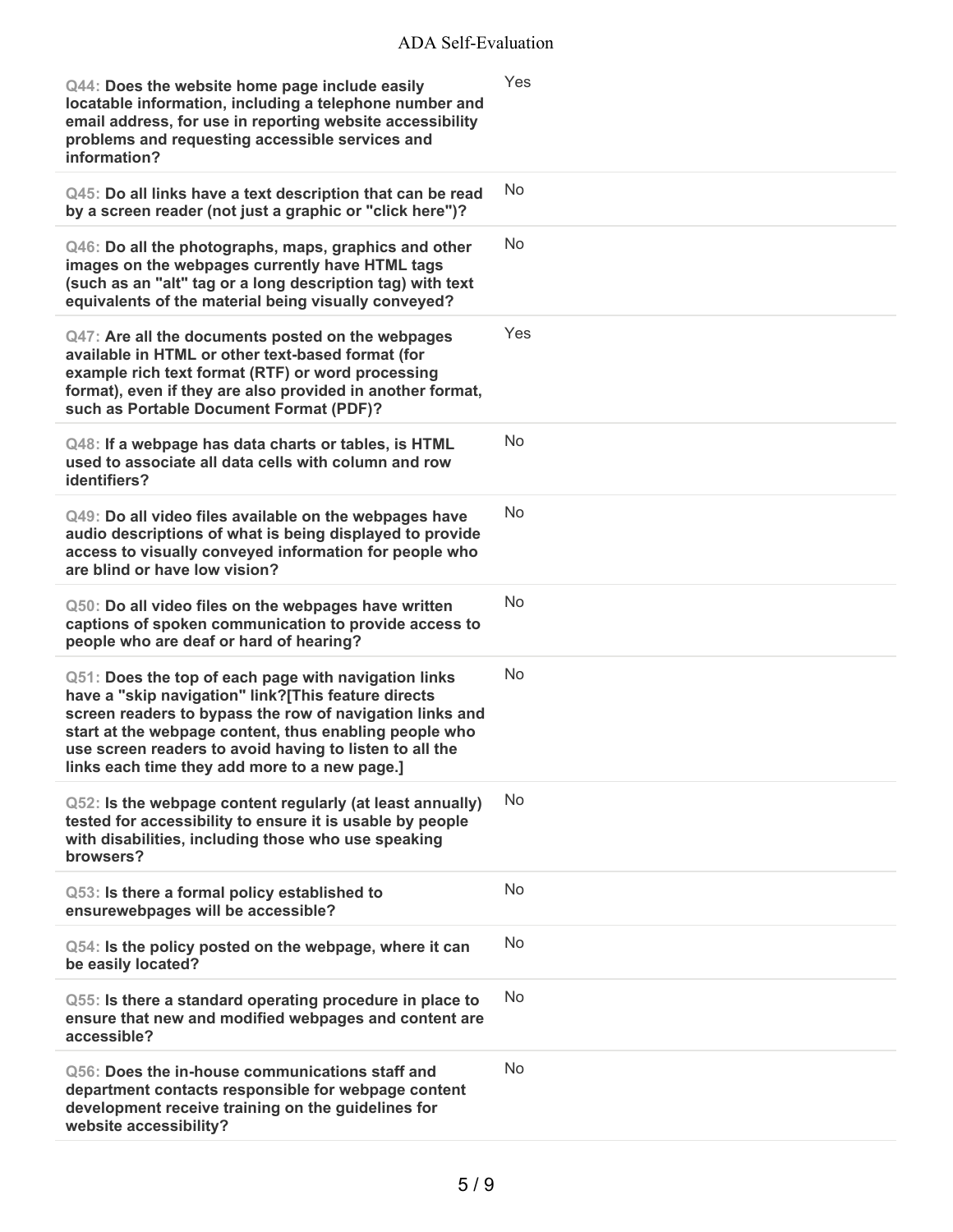### ADA Self-Evaluation

### **PAGE 8: G. Public Telephones and Communication Devices**

| Q57: Does the program's main public access number<br>have an automated phone menu service (i.e. press 1 for<br>, press 2 for)?                                                                                                                  | Yes                                                                                                                             |
|-------------------------------------------------------------------------------------------------------------------------------------------------------------------------------------------------------------------------------------------------|---------------------------------------------------------------------------------------------------------------------------------|
| Q58: If yes, does the system offer a simple, 1-step way<br>for a caller to bypass the menu and speak directly with a<br>staff person during regular business hours?                                                                             | Yes                                                                                                                             |
| Q59: What tools does the program use to communicate<br>by phone with people with speech or hearing<br>difficulties?                                                                                                                             | None                                                                                                                            |
| Q60: Does the program publish the City's TTY (text<br>telephone) relay service in all materials where a phone<br>number is listed?                                                                                                              | No                                                                                                                              |
| Q61: If a third-party "Relay" system is used, does<br>program staff receive training on how to place a Relay<br>call to a customer, as well as receive one?                                                                                     | <b>No</b>                                                                                                                       |
| PAGE 9: H. Accessible/Adaptive Equipment                                                                                                                                                                                                        |                                                                                                                                 |
| Q62: Does the program allow members of the public to<br>use electronic equipment such as copy machines or<br>computer terminals?                                                                                                                | Yes,<br>If yes, please describe the equipment the public is<br>allowed to use:<br>Laptop                                        |
| Q63: Does the program ensure that the electronic<br>equipment is accessible to and usable by individuals<br>with disabilities (For example, is a public computer<br>terminal provided on a lowered counter or in an<br>accessible workstation)? | Yes,<br>If yes, please describe how the equipment is made<br>accessible.<br>Our conference tables are at a height accessible to |
| Q64: Are auxiliary aids (such as a moveable light<br>source, adjustable worktable levels, paper and pen, etc.)<br>provided to assist persons with disabilities?                                                                                 | <b>No</b>                                                                                                                       |
| <b>PAGE 10: I. Public Meetings</b>                                                                                                                                                                                                              |                                                                                                                                 |
| Q65: Does the program hold public meetings, hearings<br>or conferences?                                                                                                                                                                         | No                                                                                                                              |
| Q66: Does the program require that public meetings,<br>hearing, and conferences be held in accessible<br>locations?                                                                                                                             | Yes                                                                                                                             |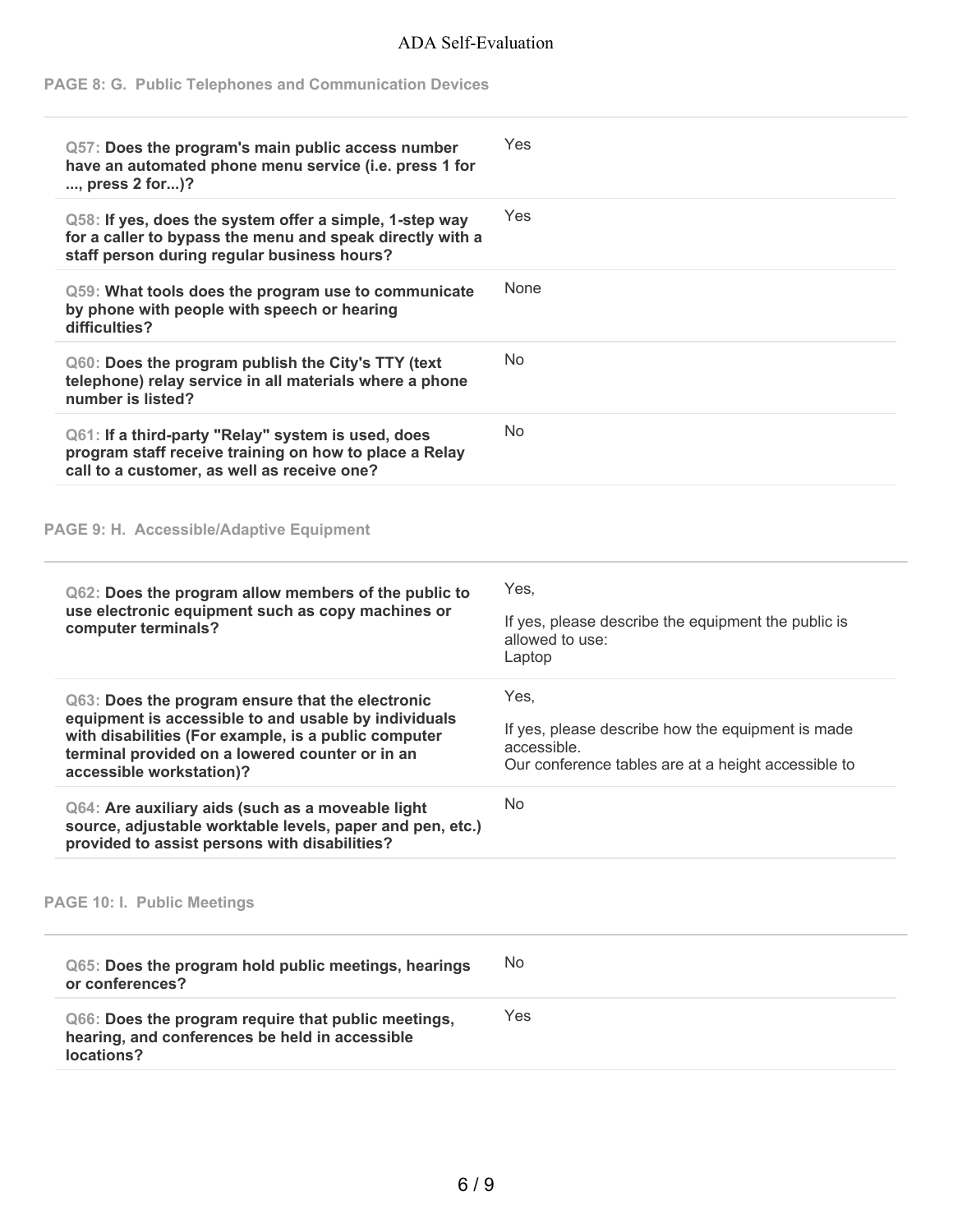| Q67: Do all printed or electronic materials about<br>program-sponsored/hosted public events, public<br>meetings, public hearings, or public appearances by and<br>with City officials include instructions about how to<br>request accommodations? | Yes                                                                                          |
|----------------------------------------------------------------------------------------------------------------------------------------------------------------------------------------------------------------------------------------------------|----------------------------------------------------------------------------------------------|
| Q68: If yes, what types of accommodations can the                                                                                                                                                                                                  | Real-time open captioning,                                                                   |
| program provide to the public when requested?                                                                                                                                                                                                      | Other (please list)<br>TTY, Speech to Speech, STS Spanish Relay, STS<br><b>French Creole</b> |
| Q69: How many Assistive listening devices are made<br>available for public meetings?                                                                                                                                                               | Don't Know                                                                                   |
| Q70: Does the program charge an additional fee for<br>providing accommodations for people with disabilities?                                                                                                                                       | <b>No</b>                                                                                    |
| <b>PAGE 11: J. Transportation Services</b>                                                                                                                                                                                                         |                                                                                              |
| Q71: Does the program provide transportation to<br>volunteers, visitor, or program participants?                                                                                                                                                   | <b>No</b>                                                                                    |
| Q72: Does the program have procedures to make<br>transportation accessible to persons who have visual,<br>hearing, mobility and learning disabilities?                                                                                             | <b>No</b>                                                                                    |
| PAGE 12: K. Tours and Trips                                                                                                                                                                                                                        |                                                                                              |
| Q73: Does the program provide facility tours or organize<br>trips for members of the pubic?                                                                                                                                                        | <b>No</b>                                                                                    |
| Q74: Does the program have procedures to make the<br>tours and trips accessible to individuals who have<br>visual, hearing, mobility and learning disabilities?                                                                                    | N <sub>o</sub>                                                                               |
| <b>PAGE 13: L. Use of Consultants and Contractors</b>                                                                                                                                                                                              |                                                                                              |
| Q75: Are consultants or contractors who bid on capital<br>projects or other contractual work for the program<br>required to signstatements attesting to their intent to<br>comply with the ADA?                                                    | No.                                                                                          |
| Q76: Does program staff monitorconsultants or<br>contractors obligations to facilitate participation of<br>individuals with disabilities?                                                                                                          | No.                                                                                          |
| Q77: When selecting contractors or vendors, does the<br>program use criteria that does not discriminate based on<br>ability?                                                                                                                       | No.                                                                                          |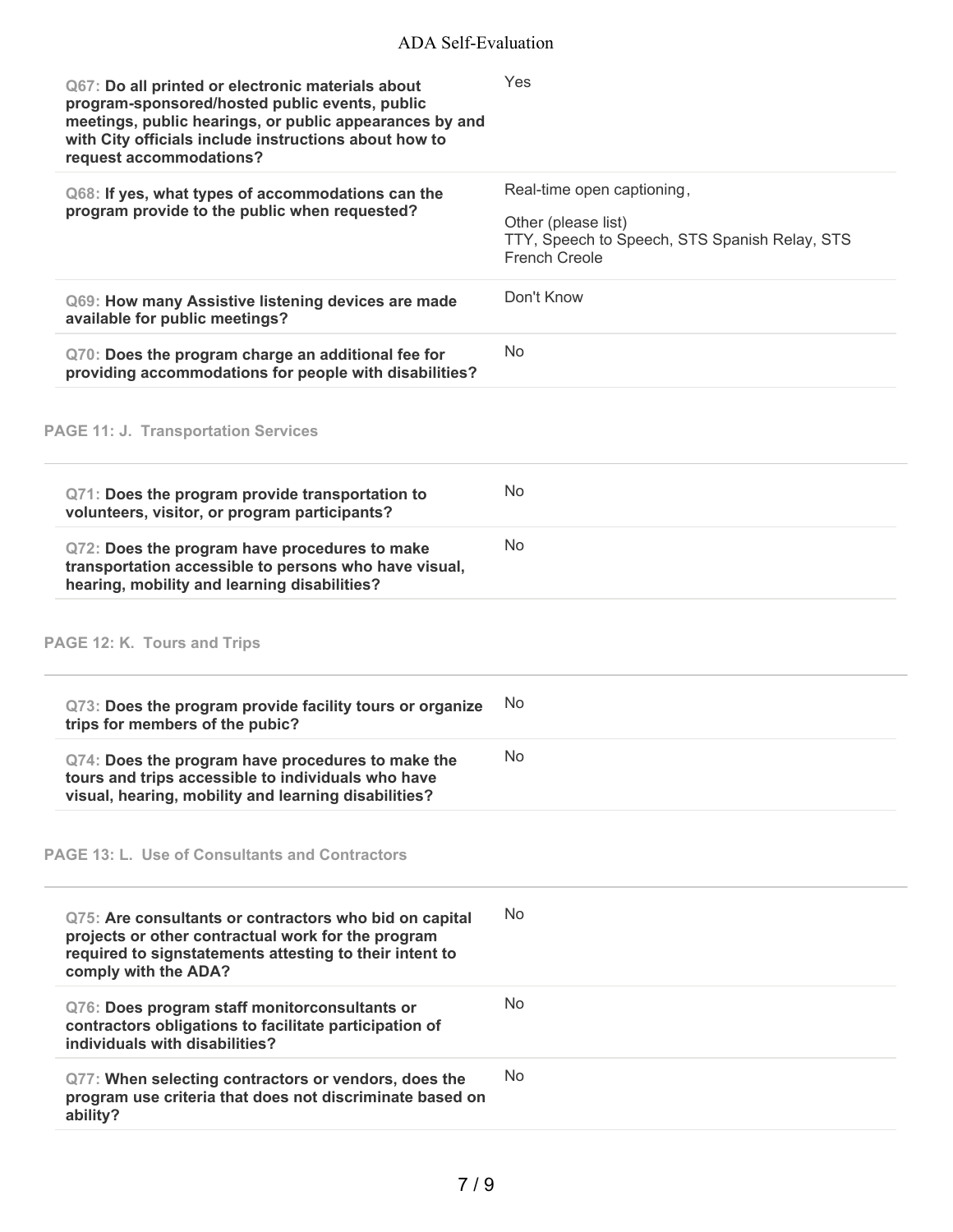# ADA Self-Evaluation

# **PAGE 14: M. Emergency Evaluation Procedures**

| Q78: Does program staff have a plan or procedures in                                                                                                                                                                         |                                    |
|------------------------------------------------------------------------------------------------------------------------------------------------------------------------------------------------------------------------------|------------------------------------|
| place that describe how to evacuate people with<br>disabilities from the program facility during an<br>emergency?                                                                                                            | No                                 |
| Q79: If yes, isstaff at each program facility trained to<br>carry out the instructions of the plan or procedures?                                                                                                            | No                                 |
| Q80: Is the evacuation plan or instructions posted in a<br>visible and accessible area of each floor in all programs<br>and public facilities?                                                                               | Yes                                |
| PAGE 15: N. Special Events and Private Events on City Property                                                                                                                                                               |                                    |
| Q81: Does program staff notify both private entities and<br>staff of their obligations to facilitate participation of<br>individuals with disabilities in those special events or<br>private events held on public property? | <b>No</b>                          |
|                                                                                                                                                                                                                              |                                    |
|                                                                                                                                                                                                                              |                                    |
| PAGE 16: O. Training and Staffing<br>Q82: Does the program provide full and equal access to<br>ALL its participants, regardless of ability?                                                                                  | Yes                                |
| Q83: How is program staff that have contact with the public informed of the department's obligations and<br>policies that enables persons with disabilities to participate in the program?                                   |                                    |
| Forward correspondence regarding ADA to departmental staff.                                                                                                                                                                  |                                    |
| Q84: Does the program staff who maintain contact with<br>the public receive training on interacting with people<br>with disabilities?                                                                                        | No, staff did not receive training |
| Q85: Is there program staff who would be able to<br>provide better customer service if they had training in                                                                                                                  | Yes,                               |